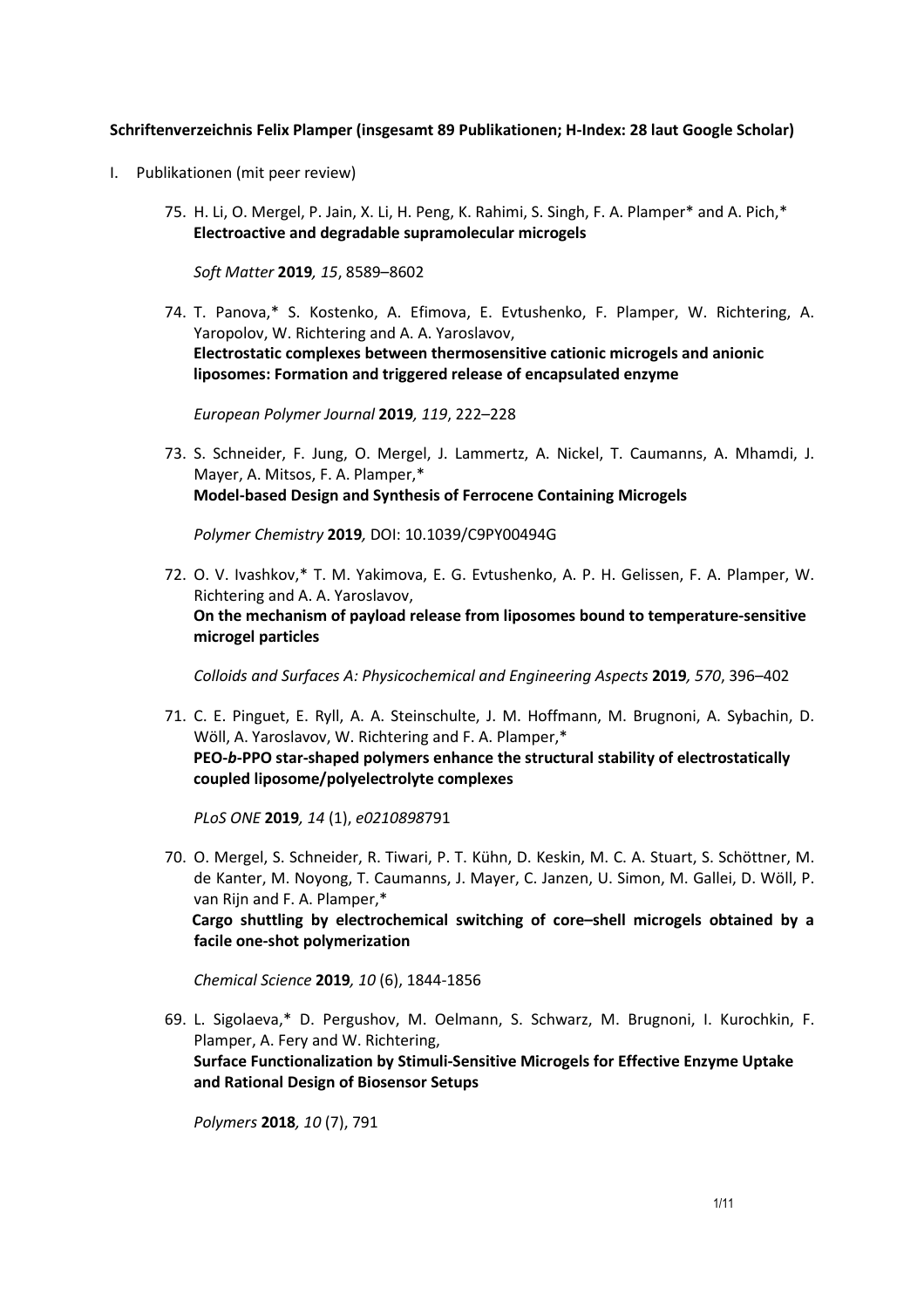68. P. Hebbeker, F. Plamper and S. Schneider,\* **Aggregation of Star Polymers: Complexation vs. Segregation** 

*Macromolecular Theory and Simulations* **2018**, *27* (6), 1800033

67. S. Schneider, C. Janssen, E. Klindtworth, O. Mergel, M. Möller and F. A. Plamper,\* **Influence of Polycation Composition on the Electrochemical Film Formation** 

*Polymers* **2018**, *10* (4), 429

66. P. Hebbeker, T. Langen, F. Plamper and S. Schneider,\* **Spacer Chains Prevent the Intramolecular Complexation in Miktoarm Star Polymers** 

*The Journal of Physical Chemistry B* **2018**, *122* (17), 4729-4736

65. C. Dähling, J. E. Houston, A. Radulescu, M. Drechsler, M. Brugnoni, H. Mori, D. V. Pergushov and F. A. Plamper,\* **Self-Templated Generation of Triggerable and Restorable Nonequilibrium Micelles** 

*ACS Macro Letters* **2018**, *7* (3), 341-346

64. A. A. Steinschulte, A. Scotti, K. Rahimi, O. Nevskyi, A. Oppermann, S. Schneider, S. Bochenek, M. F. Schulte, K. Geisel, F. Jansen, A. Jung, S. Mallmann, R. Winter, W. Richtering, D. Wöll, R. Schweins, N. J. Warren\* and F. A. Plamper,\* **Stimulated Transitions of Directed Nonequilibrium Self-Assemblies** 

*Advanced Materials* **2017**, 1703495

63. A. A. Steinschulte, A.P.H. Gelissen, A. Jung, M. Brugnoni, T. Caumanns, G. Lotze, J. Mayer, D. V. Pergushov\* and F. A. Plamper,\* **Facile Screening of Various Micellar Morphologies by Blending Miktoarm Stars and Diblock Copolymers** 

*ACS Macro Letters* **2017**, *6* (7), 711-715

62. C. Dähling, G. Lotze, H. Mori, D. V. Pergushov and F. A. Plamper,\* **Thermo-Responsive Segments Retard the Formation of Equilibrium Micellar Interpolyelectrolyte Complexes by Detouring to Various Intermediate Structures** 

*The Journal of Physical Chemistry B* **2017**, *121* (27), 6739–6748

61. C. E. Pinguet, J. M. Hoffmann, A. A. Steinschulte, A. Sybachin, K. Rahimi, D. Wöll, A. Yaroslavov, W. Richtering and F. A. Plamper,\* **Adjusting the Size of Multicompartmental Containers Made of Anionic Liposomes and Polycations by Introducing Branching and PEO Moieties** 

*Polymer* **2017**, *121*, 320–327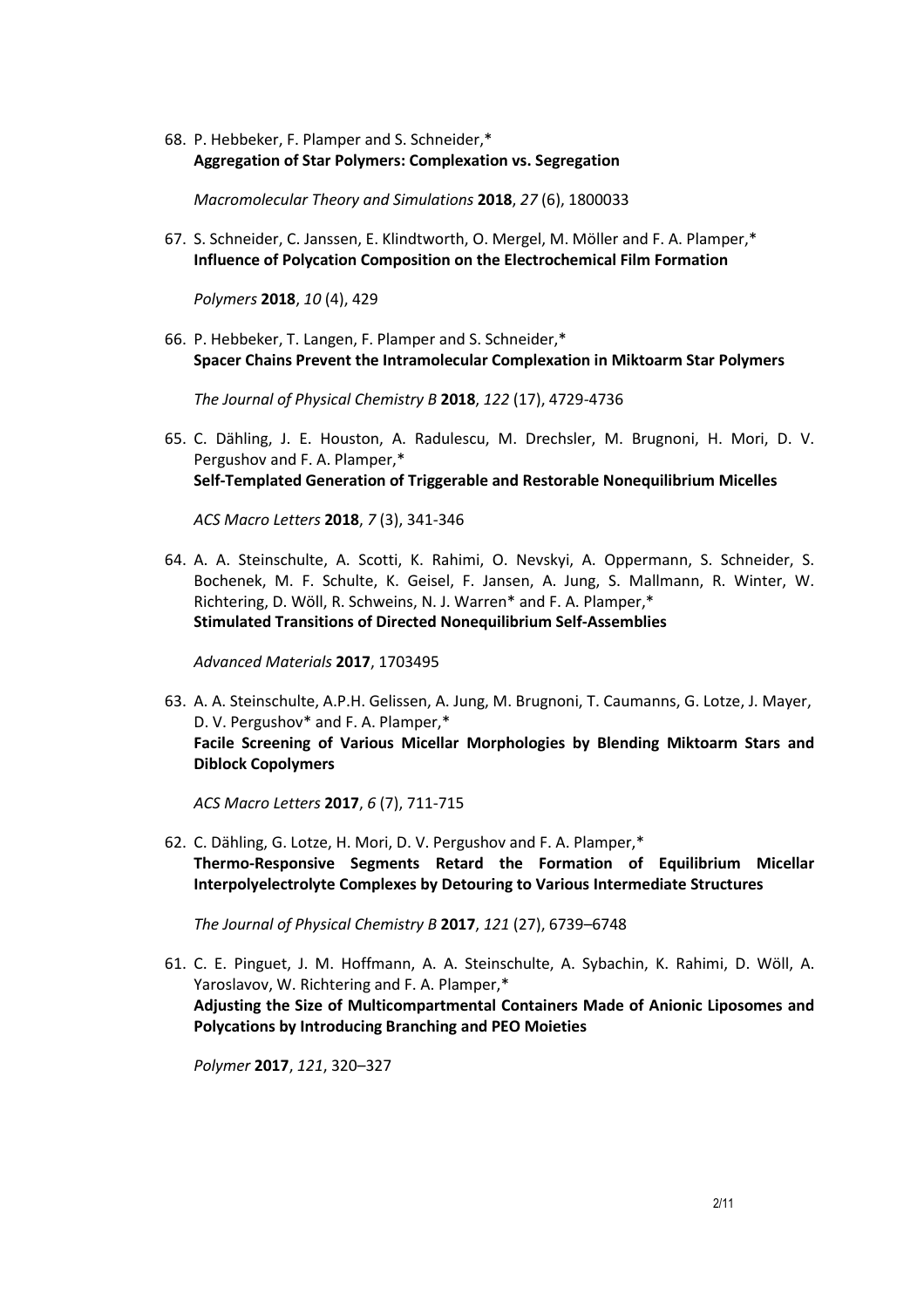60. L. V. Sigolaeva\*, S. Y. Gladyr, O. Mergel, A. P. H. Gelissen, M. Noyong, U. Simon, D. V. Pergushov, I. N. Kurochkin, F. A. Plamper and W. Richtering, **Easy-preparable Butyrylcholinesterase/Microgel Construct for Facilitated Organophosphate Biosensing** 

*Analytical Chemistry* **2017**, *89* (11), 6091–6098

59. S. Walta, D. V. Pergushov,\* A. Oppermann, A. A Steinschulte, K. Geisel, L. V. Sigolaeva, F. A. Plamper, D. Wöll and W. Richtering,\* **Microgels Enable Capacious Uptake and Controlled Release of Architecturally Complex Macromolecular Species** 

*Polymer* **2017**, *119*, 50-58

58. O. Mergel, P. T. Kühn, S. Schneider, U. Simon and F. A. Plamper,\* **Influence of Polymer Architecture on the Electrochemical Deposition of Polyelectrolytes** 

*Electrochimica Acta* **2017***, 232*, 98–105

57. P. Hebbeker, A. A. Steinschulte, S. Schneider and F. A. Plamper,\* **Balancing Segregation and Complexation in Amphiphilic Copolymers by Architecture and Confinement** 

Langmuir **2017**, 33 (17), 4091-4106

56. A. Yaroslavov,\* I. Panova, A. Sybachin, V. Spiridonov, A. Zezin, O. Mergel, A. Gelissen, R. Tiwari, F. Plamper, W. Richtering and F. M. Menger, **Payload Release by Liposome Burst: Thermal Collapse of Microgels Induces Satellite Destruction** 

*Nanomedicine: Nanotechnology, Biology, and Medicine* **2017,** *13* (4), 1491-1494

55. F. A. Plamper and W. Richtering,\* **Functional Microgels and Microgel Systems** 

*Accounts of Chemical Research* **2017,** *50* (2), 131-140

54. P. Hebbeker, A. Steinschulte, S. Schneider, J. Okuda, M. Möller, F. A. Plamper\* and S. Schneider,\* **Complexation in Weakly Attractive Copolymers with Varying Composition and Topology: Linking Fluorescence Experiments and Molecular Monte Carlo Simulations** 

*Macromolecules* **2016,** *49* (22), 8748-8757

53. O. Ayhan, T. Eckert, F. A. Plamper and H. Helten,\* **Poly(iminoborane)s: An Elusive Class of Main Group Polymers?**  *Angewandte Chemie, International Edition* **2016,** *55* (42), 13321-13325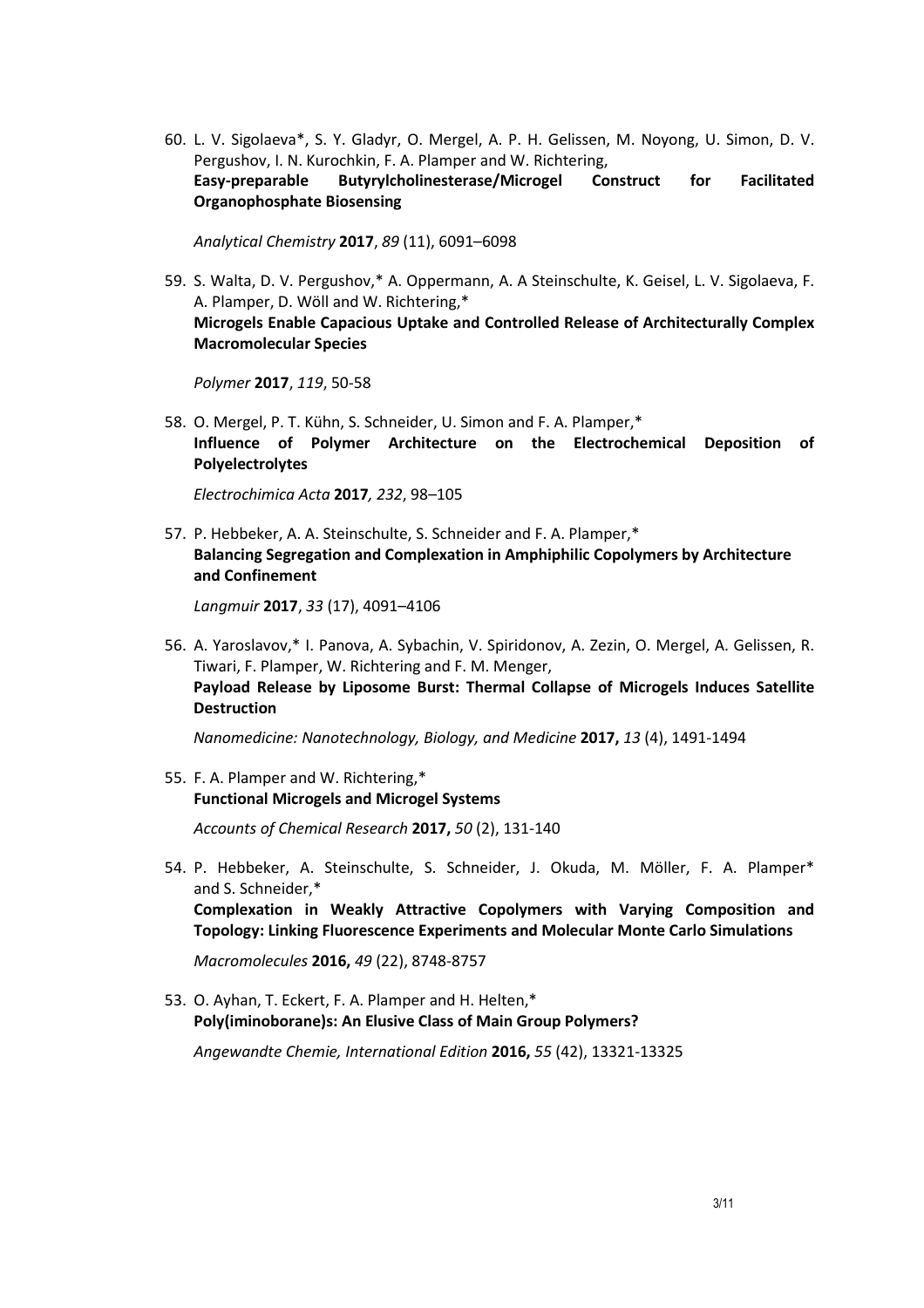52. A. V. Sybachin,\* O. V. Zaborova, K. M. Imelbaeva, V. V. Samoshin, V. A. Migulin, F. A. Plamper and A. A. Yaroslavov, **Effects of the Electrostatic Complexation Between Anionic pH-Sensitive Liposomes and Star-Shaped Polycations on the Release of the Liposomal Content**

*Mendeleev Communications* **2016,** *26* (4), 276-278

51. P. Wünnemann, M. Noyong, K. Kreuels, R. Brüx, P. Gordiichuk, P. van Rijn, F. A. Plamper, U. Simon and A. Böker,\* **Microstructured Hydrogel Templates for the Formation of Conductive Gold Nanowire Arrays** 

*Macromolecular Rapid Communications* **2016**, *37* (17), 1446-1452

50. C. Dähling, G. Lotze, M. Drechsler, H. Mori, D. V. Pergushov\* and F. A. Plamper,\* **Temperature-Induced Structure Switch in Thermo-Responsive Micellar Interpolyelectrolyte Complexes: Toward Core-Shell-Corona and Worm-Like Morphologies** 

*Soft Matter* **2016**, *12* (23), 5127-5137

49. T. Lorenz, A. Lik, F. A. Plamper and H. Helten,\* **Dehydrocoupling and Silazane Cleavage Routes to Organic-Inorganic Hybrid Polymers with NBN Units in the Main Chain**

*Angewandte Chemie, International Edition* **2016**, *55* (25), 7236-7241

48. A. V. Sybachin,\* O. V. Zaborova, D. V. Pergushov, A. B. Zezin, F. A. Plamper, A. H. E. Müller, E. Kesselman, J. Schmidt, Y. Talmon, F. M. Menger and A. A. Yaroslavov, **Complexes of Star-Shaped Cationic Polyelectrolytes with Anionic Liposomes: Towards Multi-Liposomal Assemblies with Controllable Stability** 

*Polymer* **2016**, *93*, 198-203

47. S. Maccarrone,\* O. Mergel, F. A. Plamper, O. Holderer and D. Richter, **Electrostatic Effects on the Internal Dynamics of Redox-Sensitive Microgel Systems**

*Macromolecules* **2016**, *49* (5), 1911-1917

46. W. Xu, A. A. Steinschulte, F. A. Plamper, V. F. Korolovych and V. V. Tsukruk,\* **Hierarchical Assembly of Star Polymer Polymersomes into Responsive Multicompartmental Microcapsules** 

*Chemistry of Materials* **2016**, *28* (3), 975–985

45. L. V. Sigolaeva,\* O. Mergel, E. G. Evtushenko, S. Y. Gladyr, A. P. H. Gelissen, D. V. Pergushov, I. N. Kurochkin, F. A. Plamper and W. Richtering, **Engineering Systems with Spatially-Separated Enzymes via Dual-Stimuli-Sensitive Properties of Microgels** 

*Langmuir* **2015**, *31* (47), 13029−13039

44. O. Mergel, P. Wünnemann, U. Simon, A. Böker and F. A. Plamper,\* **Microgel Size Modulation by Electrochemical Switching** 

*Chemistry of Materials* **2015**, *27* (21), 7306-7312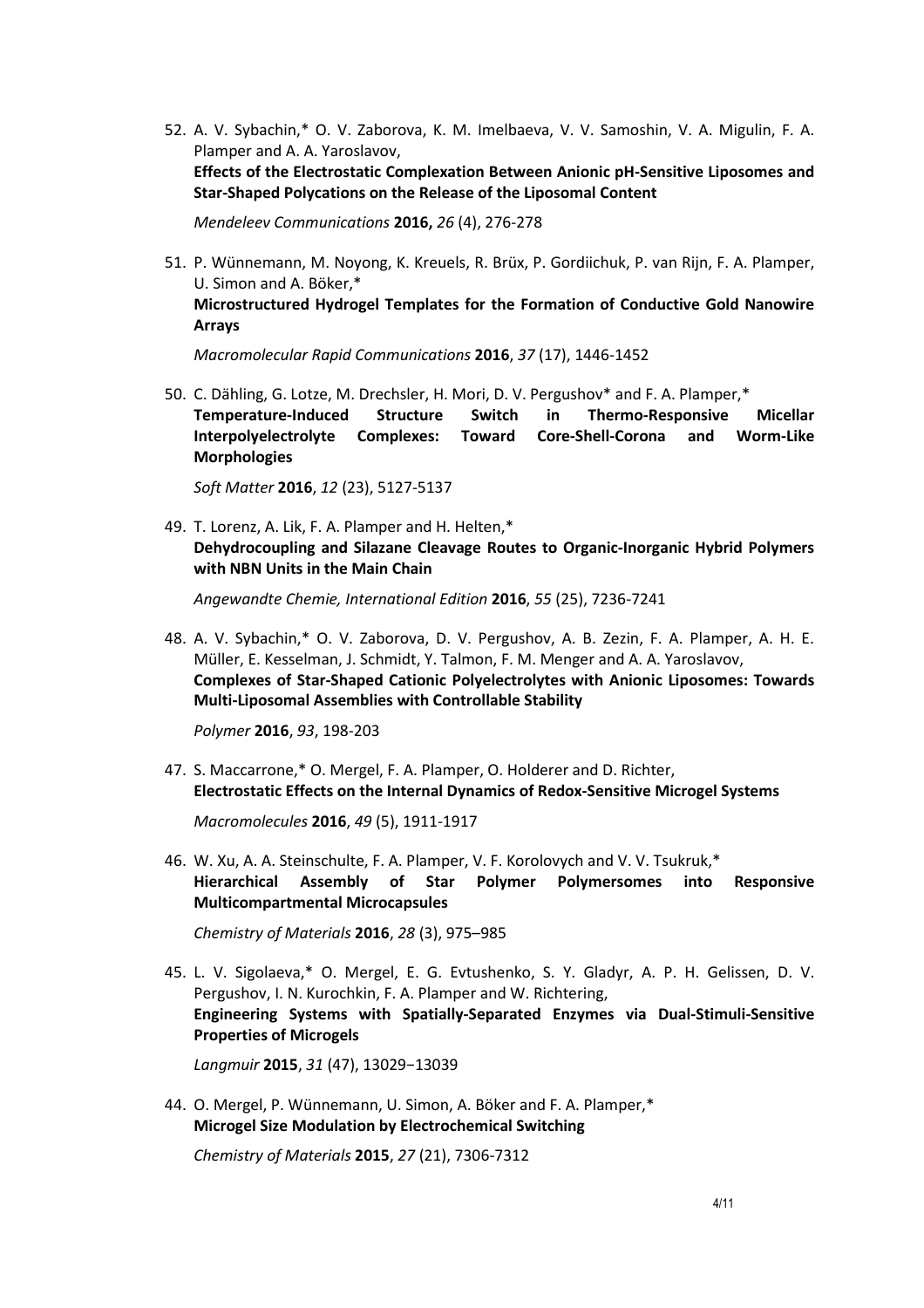43. A. A. Zezin,\* V. I. Feldman, S. S. Abramchuk, G. V. Danelyan, V. V. Dyo, F. A. Plamper, A. H. E. Müller and D. V. Pergushov,\* **Efficient Size Control of Copper Nanoparticles Generated in Irradiated Aqueous Solutions of Star-Shaped Polyelectrolyte Containers**

*Physical Chemistry Chemical Physics: PCCP* **2015**, *17* (17), 11490-11498

- 42. A. A. Steinschulte, W. Xu, F. Draber, P. Hebbeker, A. Jung, D. Bogdanovski, S. Schneider, V. V. Tsukruk and F. A. Plamper,\* **Interface-Enforced Complexation between Copolymer Blocks**  *Soft Matter* **2015**, 11 (18), 3559-3565
- 41. C. H. Hofmann,\* S. Grobelny, P. T. Panek, L. K. Heinen, A.-K. Wiegand, F. A. Plamper, C. R. Jacob, R. Winter and W. Richtering, **Methanol-Induced Change of the Mechanism of the Temperature- and Pressure-Induced Collapse of** *N***-Substituted Acrylamide Copolymers**

*Journal of Polymer Science Part B: Polymer Physics* **2015**, *53* (7), 532–544

40. P. Hebbeker, F. A. Plamper and S. Schneider,\* **Effect of the Molecular Architecture on the Internal Complexation Behavior of Linear Copolymers and Miktoarm Star Polymers** 

*Macromolecular Theory and Simulations* **2015**, *24* (2), 110–116

39. F.A. Plamper,\*

**Changing Polymer Solvation by Electrochemical Means: Basics and Applications**

*Advances of Polymer Science* **2015**, *266*, 125-212

- 38. W. Xu, P. A. Ledin, F. A. Plamper, C. V. Synatschke, A. H. E. Müller and V. V. Tsukruk,\* **Multi-Responsive Microcapsules Based on Multilayer Assembly of Star Polyelectrolytes**  *Macromolecules* **2014**, *47* (22), 7858-7868
- 37. O. Mergel, A. P. H. Gelissen, P. Wünnemann, A. Böker, U. Simon and F. A. Plamper,\* **Selective Packaging of Ferricyanide within Thermoresponsive Microgels**

*The Journal of Physical Chemistry C* **2014**, *118* (45), 26199-26211

36. L. V. Sigolaeva,\* S. Y. Gladyr, A. P.H. Gelissen, O. Mergel, D. V. Pergushov, I. N. Kurochkin, F. A. Plamper and W. Richtering, **Dual-Stimuli-Sensitive Microgels as a Tool for Stimulated Sponge-Like Adsorption of Biomaterials for Biosensor Applications** 

*Biomacromolecules* **2014**, *15* (10), 3735-3745

35. J. Bahrenburg, F. Renth,\* F.A. Plamper, W. Richtering and F. Temps,\* **Femtosecond Spectroscopy Reveals Huge Differences in the Photoisomerisation Dynamics Between Azobenzenes Linked to Polymers and Azobenzenes in Solution** 

*Physical Chemistry Chemical Physics: PCCP* **2014**, *16* (23), 11549-11554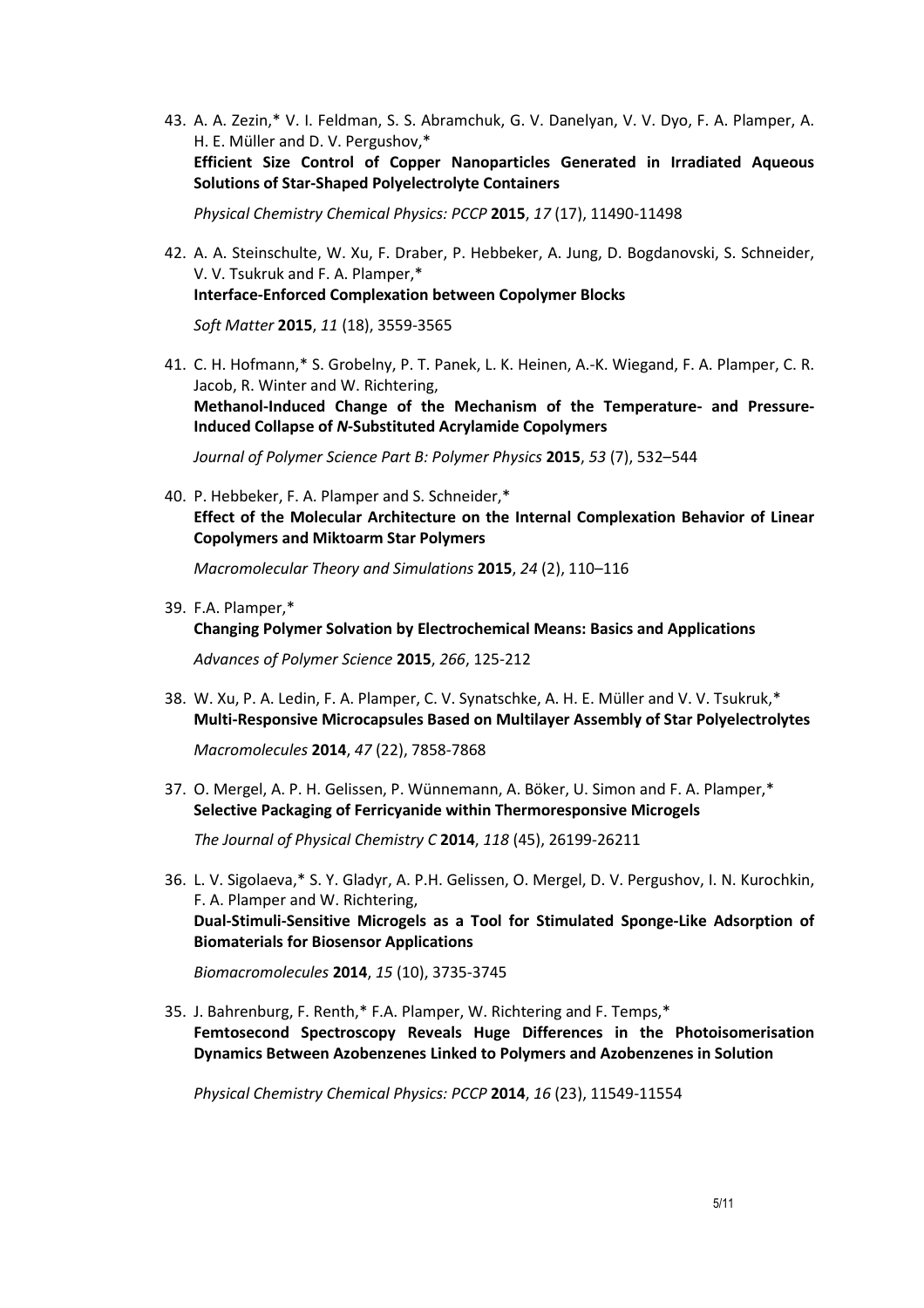34. T. Thavanesan, C. Herbert and F.A. Plamper,\* **Insight in the Phase Separation Peculiarities of Poly(dialkylaminoethyl methacrylate)s** 

*Langmuir* **2014**, *30* (19), 5609–5619

33. A. Yaroslavov,\* A. Sybachin, O. Zaborova, D.V. Pergushov, A.B. Zezin, N. Melik-Nubarov, F.A. Plamper, A.H.E. Müller and F. Menger, **Electrostatically-Driven Complexation of Liposomes with a Star-Shaped Polyelectrolyte to Low-Toxicity Multi-Liposomal Assemblies** 

*Macromolecular Bioscience* **2014**, *14* (4), 491-495

- 32. W. Xu, I. Choi, F.A. Plamper, C.V. Synatschke, A.H.E. Müller, Y.B. Melnichenko and V.V. Tsukruk,\* **Thermo-Induced Limited Aggregation of Responsive Star Polyelectrolytes**  *Macromolecules* **2014**, *47* (6), 2112–2121
- 31. A.P. Gelissen, A. Schmid, F.A. Plamper, D.V. Pergushov and W. Richtering,\* **Quaternized Microgels as Peculiar Soft Templates for Polyelectrolyte Layer-by-Layer Assemblies**

*Polymer* **2014**, *55* (8), 1991-1999

30. F.A. Plamper,\* **Polymerizations under Electrochemical Control** 

*Colloid and Polymer Science* **2014**, *292* (4), 777-783

29. A.A. Steinschulte, B. Schulte, S. Rütten, M. Erberich, T. Eckert, J. Okuda, M. Möller, S. Schneider, O.V. Borisov and F.A. Plamper,\* **Effects of Architecture on the Stability of Thermosensitive Unimolecular Micelles** 

*Physical Chemistry Chemical Physics: PCCP* **2014**, *16*, 4917 - 4932

28. F.A. Plamper, C.V. Synatschke, A.P. Majewski, A. Schmalz, H. Schmalz and A.H.E. Müller,\* **Star-shaped Poly(2-(dimethylamino)ethyl methacrylate) and its Derivatives: Toward New Properties and Applications** 

*Polimery* **2014**, *59*, 66-72

27. A.P. Gelissen, D.V. Pergushov\* and F.A. Plamper,\* **Water-Soluble, Janus-Like Interpolyelectrolyte Complexes Based on Miktoarm Stars** 

*Polymer* **2013,** *54*, 6877-6881

26. A.A. Polotsky, F.A. Plamper and O.V. Borisov,\* **Re-entrant Collapse-to-Swelling Transitions in pH- and Thermoresponsive Microgels in Aqueous Dispersions** 

*Macromolecules* **2013**, *46* (21), 8702-8709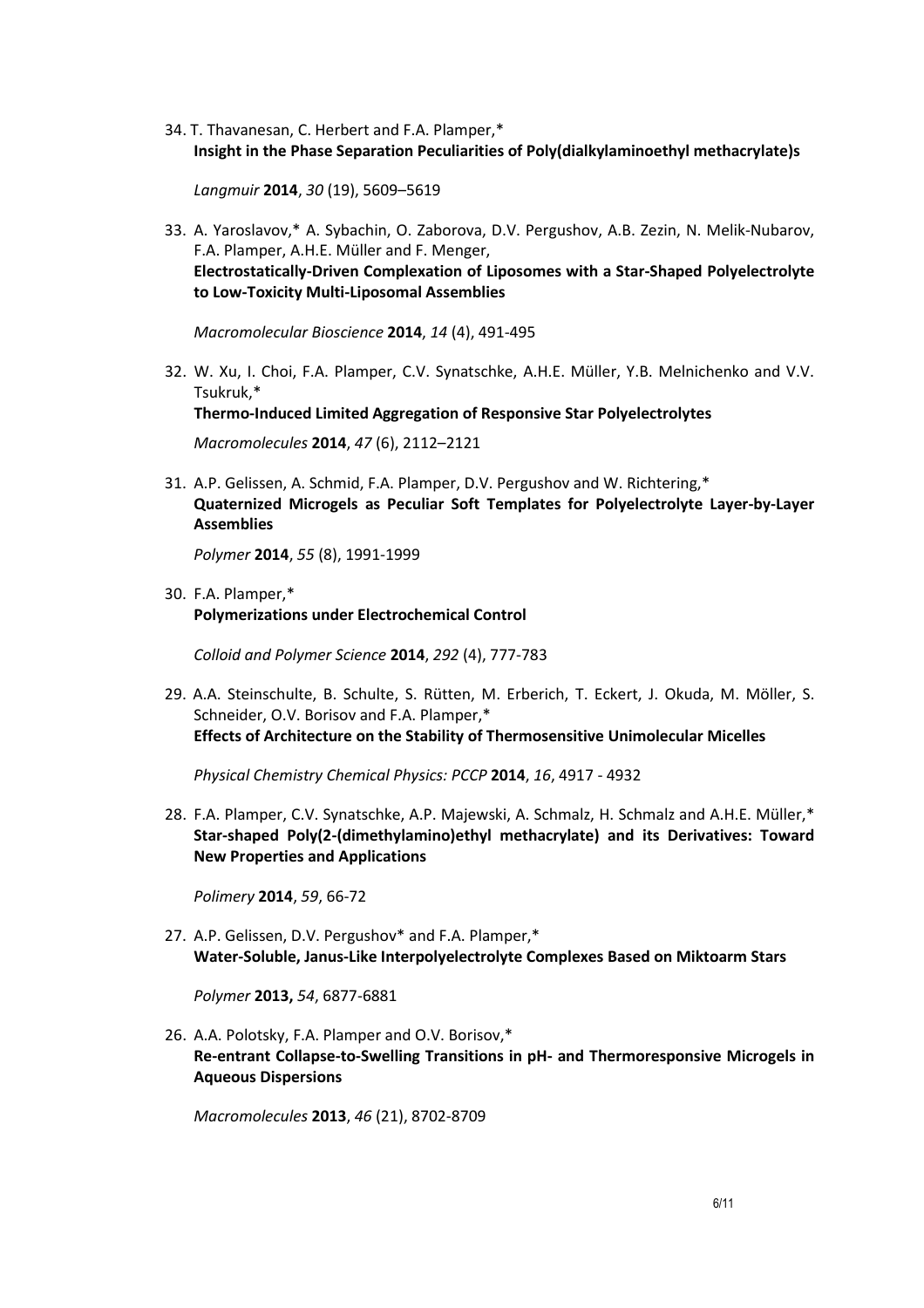25. S. Grobelny, C.H. Hofmann, M. Erlkamp, F.A. Plamper, W. Richtering\* and R. Winter,\* **Conformational Changes upon High Pressure Induced Hydration of Poly(***N***-isopropyl acrylamide) Microgels** 

*Soft Matter* **2013**, *9*, 5862-5866

24. A.A. Steinschulte, B. Schulte, N. Drude, M. Erberich, C. Herbert, J. Okuda, M. Möller and F.A. Plamper,\*

**A Nondestructive, Statistical Method for Determination of Initiation Efficiency: Dipentaerythritol-Aided Synthesis of Ternary ABC3 Miktoarm Stars Using a Combined "Arm-First" and "Core-First" Approach** 

*Polymer Chemistry* **2013**, *4*, 3885-3895

23. F.A. Plamper,\* A.P. Gelissen, J. Timper, A. Wolf, A.B. Zezin, W. Richtering, H. Tenhu, U. Simon, J. Mayer, O.V. Borisov\* and D.V. Pergushov,\* **Spontaneous Assembly of Miktoarm Stars into Vesicular Interpolyelectrolyte Complexes** 

*Macromolecular Rapid Communications* **2013**, *34*, 855-860

22. F. Polzer, E. Holub-Krappe, H. Rossner, A. Erko, H. Kirmse, F. Plamper, A. Schmalz, A.H.E. Müller and M. Ballauff,\* **Structural Analysis of Colloidal MnOx Composites** 

*Colloid and Polymer Science* **2013**, *291*, 469-481

21. C.H. Hofmann, F.A. Plamper, C. Scherzinger, S. Hietala and W. Richtering,\* **Cononsolvency Revisited: Solvent Entrapment by** *N***-Isopropylacrylamide and** *N***,***N***-Diethylacrylamide Microgels in Different Water/Methanol Mixtures** 

*Macromolecules* **2013**, *46*, 523-532

20. W. Xu, I. Choi, F.A. Plamper, C.V. Synatschke, A.H.E. Müller and V.V. Tsukruk,\* **Nondestructive Light-Initiated Tuning of Layer-by-Layer Microcapsule Permeability** 

*ACS Nano* **2013**, *7*, 598-613

19. F.A. Plamper,\* A.A. Steinschulte, C.H. Hofmann, N. Drude, O. Mergel, C. Herbert, M. Erberich, B. Schulte, R. Winter and W. Richtering,\* **Toward Copolymers with Ideal Thermosensitivity: Solution Properties of Linear, Well-Defined Polymers of** *N***-Isopropyl Acrylamide and** *N***,***N***-Diethyl Acrylamide** 

*Macromolecules* **2012**, *45*, 8021-8026

18. A.A. Steinschulte, B. Schulte, M. Erberich, O.V. Borisov and F.A. Plamper,\* **Unimolecular Janus Micelles by Microenvironment-Induced, Internal Complexation** 

*ACS Macro Letters* **2012**, *1*, 504-507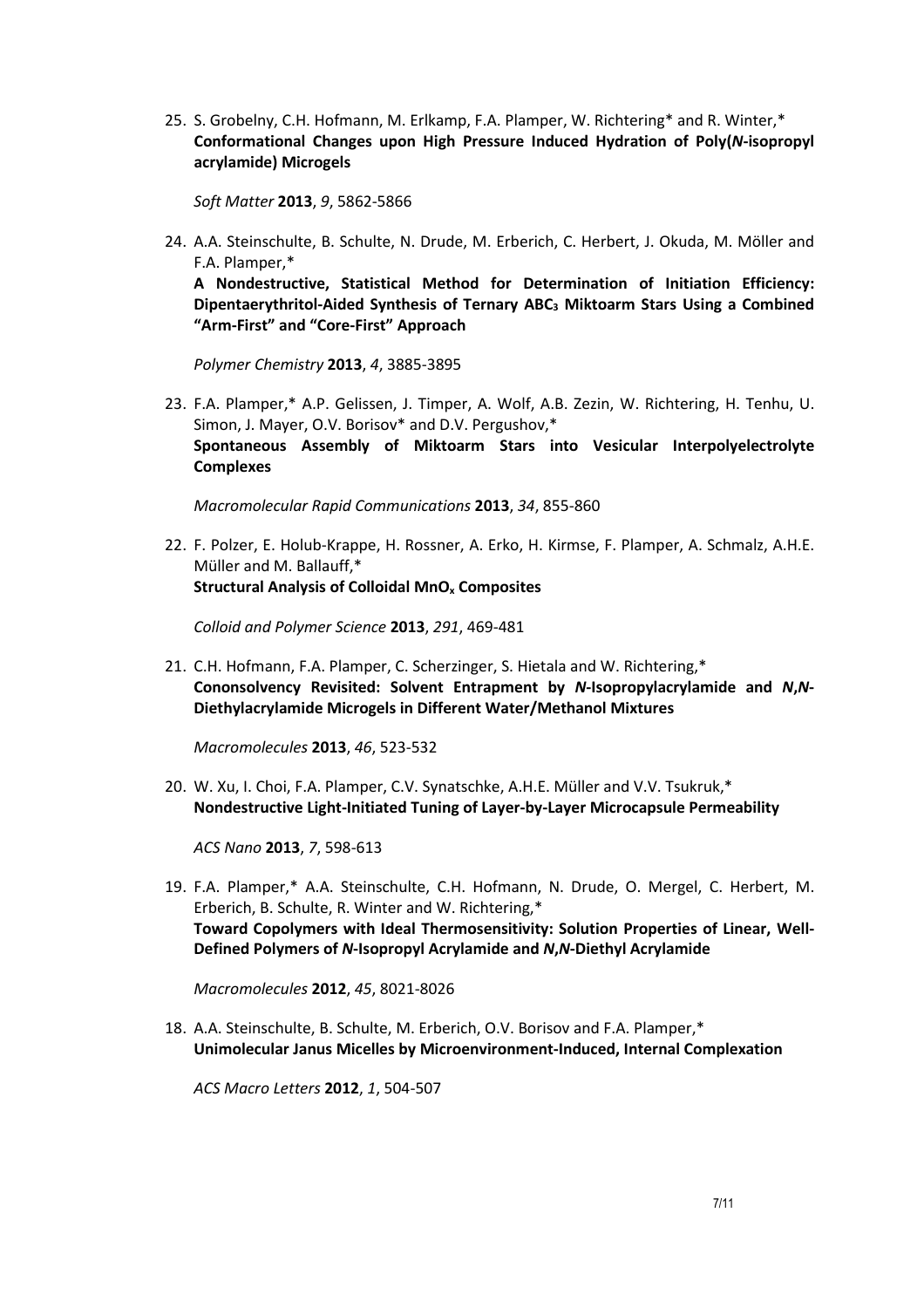17. I.A. Babin, D.V. Pergushov, A. Wolf, F.A. Plamper, H. Schmalz. A.H.E. Müller and A.B. Zezin,\*

**Micellar Interpolyelectrolyte Complexes Formed by Star-Shaped Poly(acrylic acid) with Double Hydrophilic Cationic Diblock Copolymer** 

*Doklady Physical Chemistry* **2011**, *441*, 219-223

16. I. Choi, R. Suntivich, F.A. Plamper, C.V. Synatschke, A.H.E. Müller and V.V. Tsukruk,\* **pH-Controlled Exponential and Linear Growing Modes of Layer-by-Layer Assemblies of Star Polyelectrolytes** 

*Journal of the American Chemical Society* **2011**, *133*, 9592-9606

15. F.A. Plamper,\* S. Reinicke, M. Elomaa, H. Schmalz and H. Tenhu, **Pearl Necklace Architecture: New Threaded Star-Shaped Copolymers**

*Macromolecules* **2010**, *43*, 2190-2203

14. Y. Xu, F.A. Plamper, M. Ballauff and A.H.E. Müller,\* **Polyelectrolyte Stars and Cylindrical Brushes**

*Advances of Polymer Science* **2010**, *228*, 1-38

13. F.A. Plamper,\* L. Murtomäki, A. Walther, K. Kontturi and H. Tenhu, **e-Micellization: Electrochemical, Reversible Switching of Polymer Aggregation**

*Macromolecules* **2009**, *42*, 7254-7257

12. F.A. Plamper,\* J. McKee, A. Laukanen, A. Nykänen, A. Walther, V. Aseyev, J. Ruokolainen and H. Tenhu,

**Miktoarm Stars of Poly(ethylene oxide) and Poly(dimethylaminoethyl methacrylate): Manipulation of Micellization by Temperature and Light**

*Soft Matter* **2009**, *5*, 1812-1821

11. L. Kind, F. Plamper, R. Göbel, A. Müller, U. Pieles, A. Taubert\* and W. Meier,\* **Silsesquioxane/Polyamine Nanoparticle-Templated Formation of Star- or Raspberrylike Silica nanoparticles**

*Langmuir* **2009**, *25*, 7109-7115

10. D.V. Pergushov, I.A. Babin, F.A. Plamper, H. Schmalz, A.H.E. Müller and A.B. Zezin,\* **Water-Soluble Complex Macromolecular Structures Based on Star-Shaped Poly(acrylic acid)** 

*Doklady Physical Chemistry* **2009**, *425*, 57-61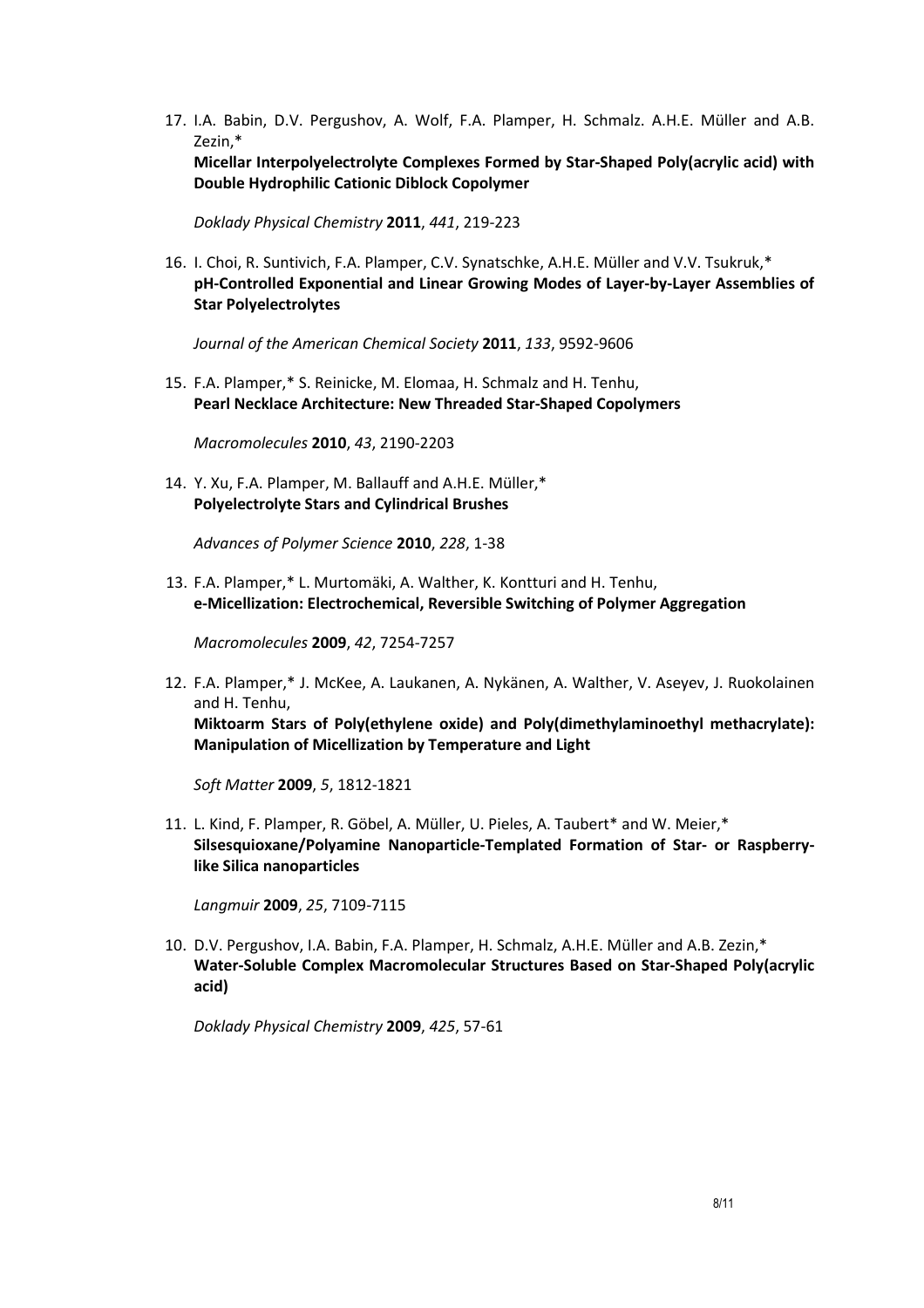9. M. Schumacher, M. Ruppel, J. Kohlbrecher, M. Burkhardt, F.A. Plamper, M. Drechsler and A.H.E. Müller,\*

**Smart Organic-Inorganic Nanohybrid Stars Based on Star-Shaped Poly(acrylic acid) and Functional Silsesquioxane Nanoparticles**

*Polymer* **2009**, *50*, 1908-1917

8. D.V. Pergushov, I.A. Babin, F.A. Plamper, A.B. Zezin and A.H.E. Müller,\* **Water-Soluble Complexes of Star-Shaped Poly(acrylic acid) with Quaternized Poly(4 vinylpyridine)**

*Langmuir* **2008**, *24*, 6414-6419

7. F.A. Plamper, A. Schmalz, M. Ballauff and A.H.E. Müller,\* **Tuning the Thermoresponsiveness of Weak Polyelectrolytes by pH and Light: Lower and Upper Critical-Solution Temperature of Poly(***N***,***N***-dimethylaminoethyl methacrylate)**

*Journal of the American Chemical Society* **2007**, *129*, 14538-14539

6. F.A. Plamper, M. Ruppel, A. Schmalz, O. Borisov, M. Ballauff and A.H.E. Müller,\* **Tuning the Thermoresponsive Properties of Weak Polyelectrolytes: Aqueous Solutions of Star-Shaped and Linear Poly(***N***,***N***-dimethylaminoethyl Methacrylate)** 

*Macromolecules* **2007**, *40*, 8361-8366

5. F.A. Plamper, A. Schmalz, E. Penott-Chang, M. Drechsler, A. Jusufi, M. Ballauff and A.H.E. Müller,\*

**Synthesis and Characterization of Star-Shaped Poly(***N***,***N***-dimethylaminoethyl methacrylate) and Its Quaternized Ammonium Salts**

*Macromolecules* **2007**, *40*, 5689-5697

4. F.A. Plamper, A. Walther, A.H.E. Müller\* and M. Ballauff,\* **Nanoblossoms: Light-Induced Conformational Changes of Cationic Polyelectrolyte Stars in the Presence of Multivalent Counterions**

*Nano Letters* **2007**, *7*, 167-171

3. S. Muthukrishnan, F. Plamper, H. Mori and A.H.E. Müller,\* **Synthesis and Characterization of Glycomethacrylate Hybrid Stars from Silsesquioxane Nanoparticles**

*Macromolecules* **2005**, *38*, 10631-10642

2. F.A. Plamper, H. Becker, M. Lanzendörfer, M. Patel, A. Wittemann, M. Ballauff and A.H.E. Müller,\*

**Synthesis, Characterization and Behavior in Aqueous Solution of Star-Shaped Poly(acrylic acid)**

*Macromolecular Chemistry and Physics* **2005**, *206*, 1813-1825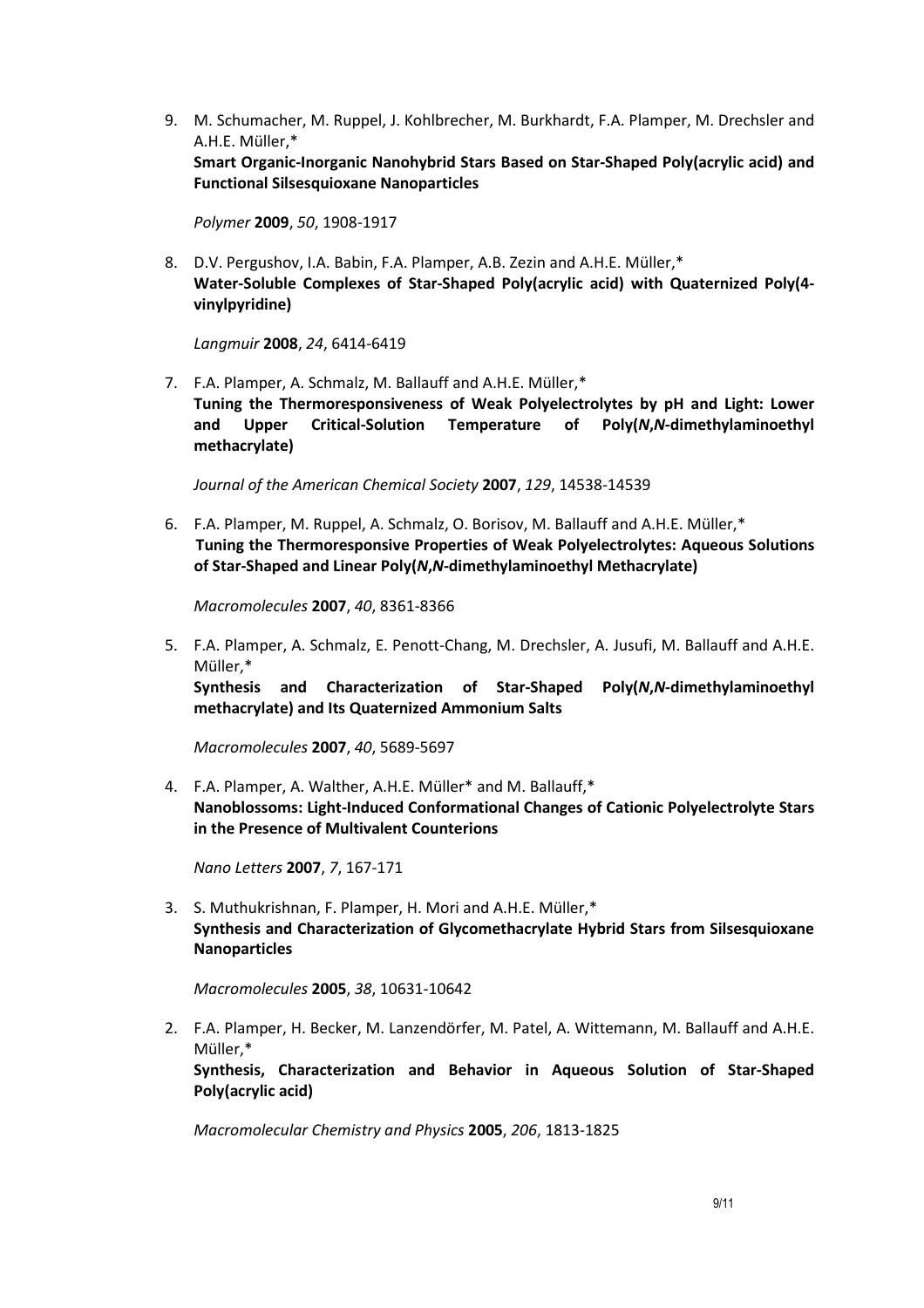1. P. Nilsson, F. Plamper and O.F. Wendt,\* **Synthesis, Structure, and Reactivity of Arylfluoro Platinum(II) Complexes**

*Organometallics* **2003**, *22*, 5235-5242

- II. Publikationen (ohne peer review) und Buchkapitel
	- 13. Pergushov, D. V.; Plamper, F. A., **Electrostatically Assembled Complex Macromolecular Architectures Based on Star-Like Polyionic Species**

In *Macromolecular Self-assembly*, John Wiley & Sons, Inc.: **2016**; pp 125-139.,

12. W. Xu, S. Malak, F. Plamper, C. Synatschke, A. E. Müller, W. Heller, Y. Melnichenko and V. Tsukruk,

**Structural Study of Star Polyelectrolytes and Their Porous Multilayer Assembly in Solution**

in *Physics of Liquid Matter: Modern Problems, Vol. 171* (Eds.: L. Bulavin, N. Lebovka), Springer International Publishing, **2015**, pp. 299-315.

11. W. Xu, P. A. Ledin, F. A. Plamper, C. V. Synatschke, A. H. E. Muller and V. V. Tsukruk, **Star Polyelectrolytes Based Microcapsules with Multi-Responsiveness to Ionic Strength, pH and Temperature** 

*PMSE Preprints* **2015***, 112, PMSE-124* 

10. W. Xu, I. Choi, F. A. Plamper, C. V. Synatschke, A. H. E. Muller, Y. B. Melnichenko and V. V. Tsukruk,

**SANS Study on the Phase Behaviors of Responsive Star Polyelectrolytes** 

*PMSE Preprints* **2015***, 112, PMSE-145*

9. F. A. Plamper, A. Steinschulte, B. Schulte, S. Rütten, T. Eckert, J. Okuda, M. Möller, S. Schneider and O. Borisov, **Architectural Effects on the Stability of Thermosensitive Unimeric Micelles** 

*PMSE Preprints* **2014***, 111, PMSE-485*

8. F. A. Plamper, A. P. Gelissen, D. V. Pergushov, O. V. Borisov, J. Timper, A. Wolf, A. B. Zezin,W. Richtering, H. Tenhu, U. Simon and J. Mayer,

**Interpolyelectrolyte Complexes Based on Miktoarm Stars** 

*PMSE Preprints* **2014***, 111, PMSE-253*

7. C.V. Synatschke, F.A. Plamper and A.H.E. Müller, **Polymere Multitalente: sternförmige Polykationen** 

*Nachrichten aus der Chemie* **2013**, *61*, 1008-1012

6. W. Xu, I. Choi, F. A. Plamper, C. V. Synatschke, A. H. E. Müller, V. V. Tsukruk,